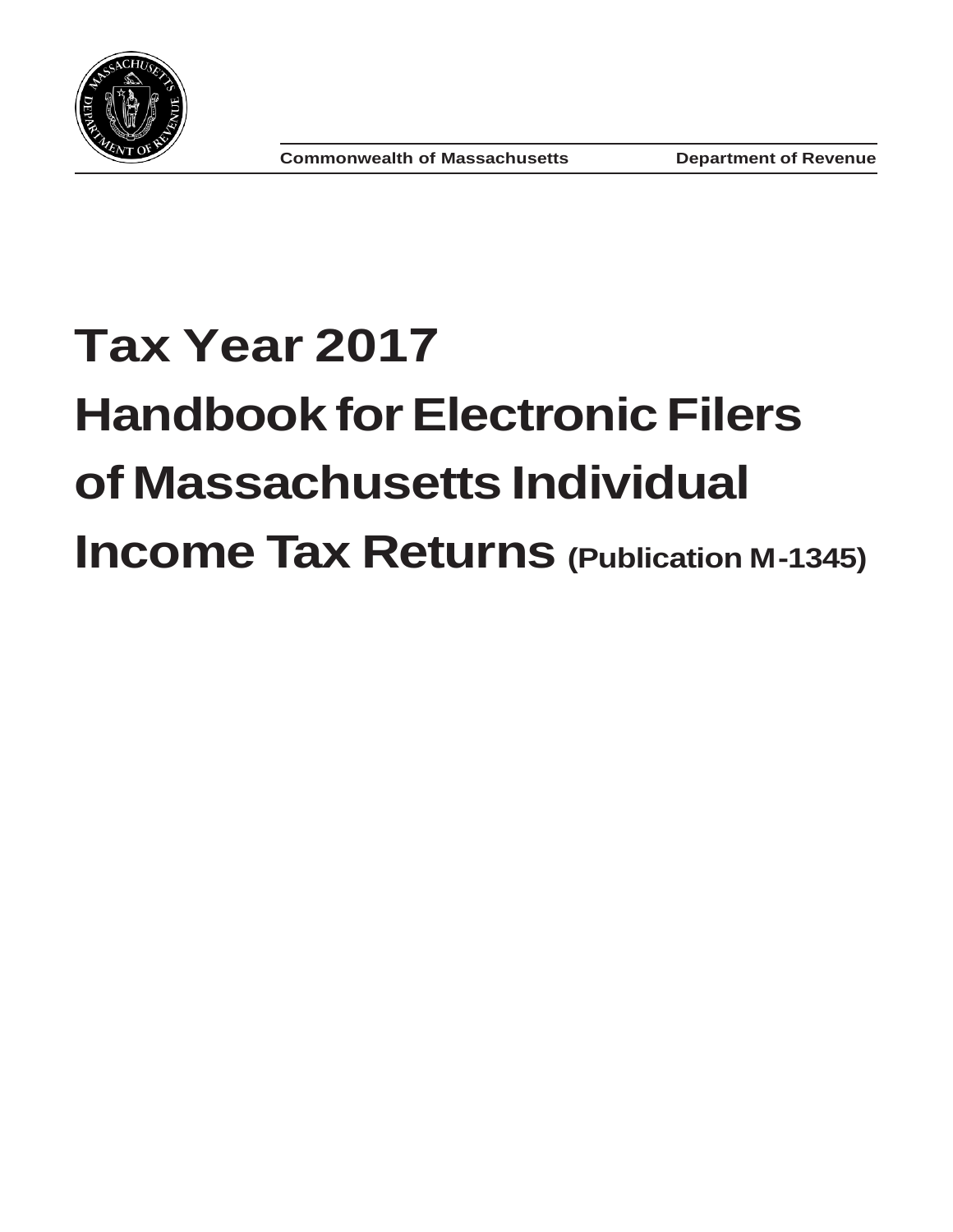# **Table of Contents**

| 1.1 |  |
|-----|--|
| 1.2 |  |
| 1.3 |  |
|     |  |
|     |  |
|     |  |
| 3.1 |  |
| 3.2 |  |
| 3.3 |  |
| 3.4 |  |
|     |  |
| 4.1 |  |
| 4.2 |  |
| 4.3 |  |
| 4.4 |  |
| 4.5 |  |
| 4.6 |  |
| 4.7 |  |
|     |  |
| 5.1 |  |
| 5.2 |  |
| 5.3 |  |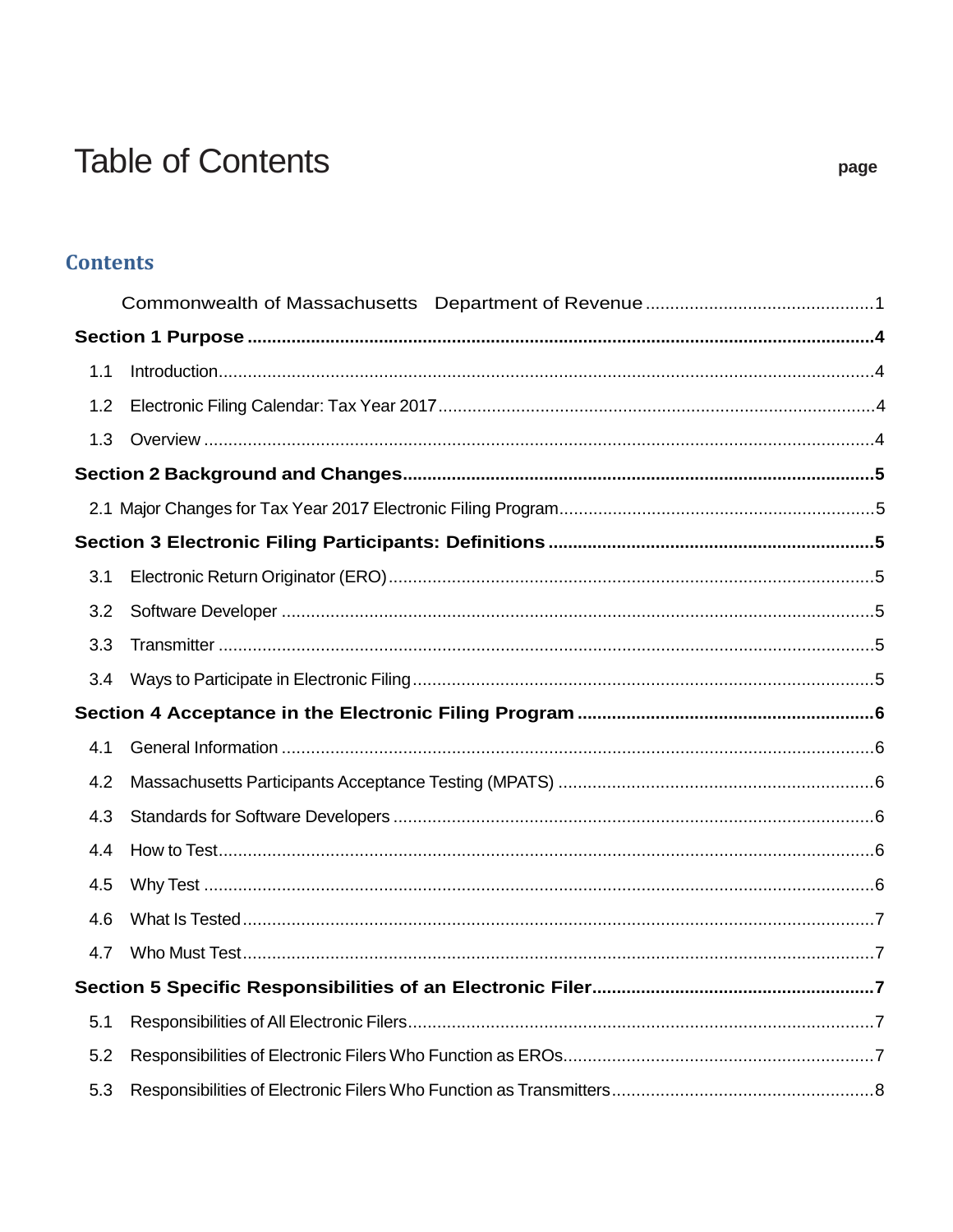| 5.5 |  |
|-----|--|
| 5.6 |  |
|     |  |
|     |  |
|     |  |
| 7.1 |  |
| 7.2 |  |
|     |  |
|     |  |
|     |  |
| 9.1 |  |
| 9.2 |  |
|     |  |
|     |  |
|     |  |
|     |  |
|     |  |
|     |  |
|     |  |
|     |  |
|     |  |
|     |  |
|     |  |
|     |  |
|     |  |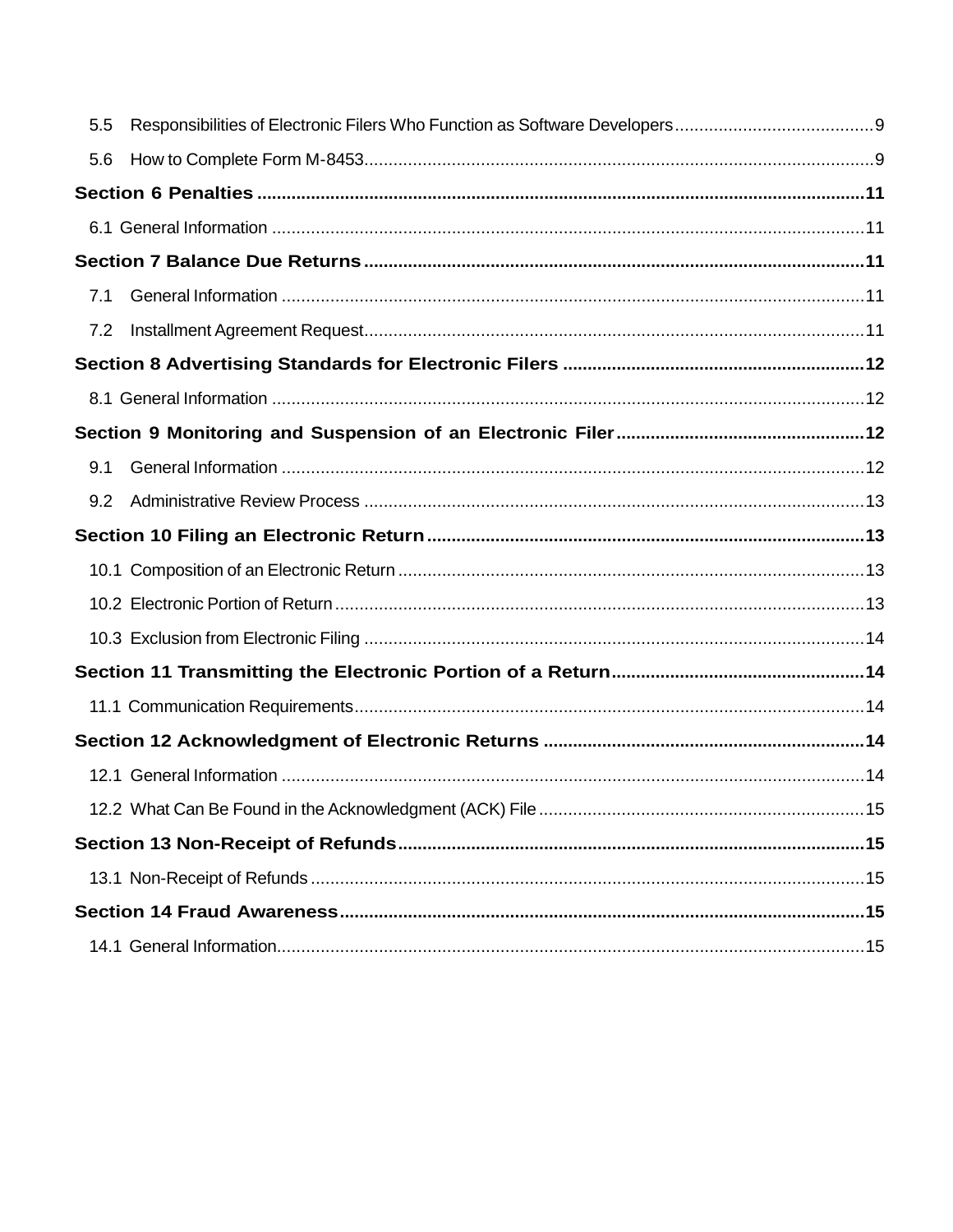# <span id="page-3-0"></span>**Section 1 Purpose**

#### <span id="page-3-1"></span>**1.1 Introduction**

Publication M-1345, Massachusetts Handbook for Electronic Filers of Individual Income Tax Returns, provides you with the information you need to apply to participate in the Electronic Filing (ELF) Program.

This publication is organized to show changes to the natural progression of activities an electronic filing participant needs to operate successfully as an Electronic Filer during the filing season. It starts with an overview of the ELF Program, categories of Electronic Filers, explanations of the application and acceptance processes, suitability process, a description of electronic returns and how they are filed, and general information an Electronic Filer needs to know to respond to clients' questions.

If you have any questions about the Electronic Filing Program, please contact the Electronic Filing staff.

#### <span id="page-3-2"></span>**1.2 Electronic Filing Calendar: Tax Year 2017**

#### <span id="page-3-3"></span>**1.3 Overview**

1. Electronic returns are processed more quickly because there are fewer steps in the electronic process and they have a much higher accuracy rate than paper returns.

2. The Massachusetts Department of Revenue (DOR) Electronic Filing Program is now part of the IRS MeF program.

All organizations and individuals wishing to participate in the Electronic Filing Program must be approved for electronic filing with the IRS. DOR will verify approval with the IRS.

3. The following publications contain procedures and instructions for electronic filing of Tax Year 2017 Massachusetts individual income tax returns:

- a. Publication M-1345, Handbook for Electronic Filers of Massachusetts Individual Income Tax Returns;
- b. Publication M-1436, Massachusetts Test Package for Electronic Filing of Individual Income Tax Returns; and
- c. Individual Income Reject Codes.

4. Massachusetts Electronic Filing Program forms:

a. Form M-8453, Individual Income Tax Declaration for Electronic Filing; and

b. Form M-9325, Electronic Filing Information Handout.

**Note:** These forms can be obtained by visiting the Department's website at mass.gov/dor.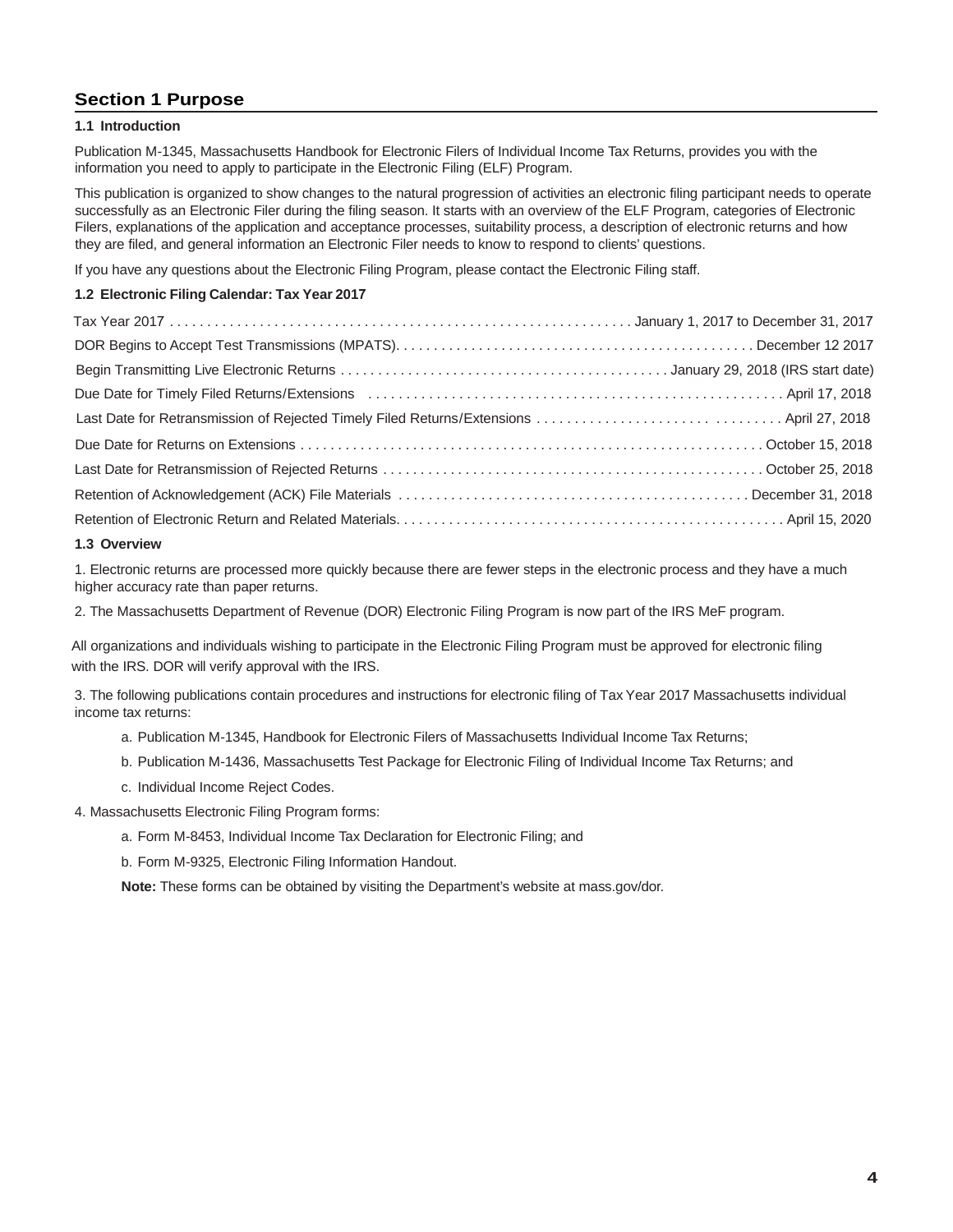# <span id="page-4-0"></span>**Section 2 Background and Changes**

DOR reserves the right to revoke or suspend the electronic filing privilege of any Electronic Filer who varies from these procedures, requirements and specifications or who does not consistently transmit error-free returns. DOR also reserves the right to limit the number of electronic transmitters (direct transmitting).

#### <span id="page-4-1"></span>**2.1 Major Changes for Tax Year 2017 Electronic Filing Program**

- 1 Veteran's Hire Credit
- 2. Low-Income Housing Donation Credit
- 3. New Line Added: Payment with Original Return
- 4. New Deduction: Preaid Tuition or College savings Deduction

# <span id="page-4-2"></span>**Section 3 Electronic Filing Participants: Definitions**

An Electronic Filer is a collective term used to refer to all participants in the Electronic Filing Program. In the Massachusetts Electronic Filing Program, an Electronic Filer can be included in one or more of the categories defined below.

#### <span id="page-4-3"></span>**3.1 Electronic Return Originator (ERO)**

An "Electronic Return Originator" is a firm, organization or individual who:

- a. Deals directly with the taxpayer and prepares a tax return for the purpose of having an electronic return produced, or collects a prepared tax return for the purpose of having an electronic return produced and obtains the taxpayer's signature on a Form M-8453, Individual Income Tax Declaration for Electronic Filing; or
- b. Receives tax returns from other accepted Electronic Filers and formats electronic returns, but does not collect returns directly from taxpayers or transmit returns directly.

Note: If an employer provides electronic filing to its employees at no cost to the employees, the value of the electronic filing is excluded from the employees gross income as a de minimus fringe benefit, is not reported on Form W-2, and is exempt from withholding and payment of employment taxes (see Treasury Regulation 1.132-6).

#### <span id="page-4-4"></span>**3.2 Software Developer**

A "Software Developer" is a firm, organization or individual who develops software for the purpose of:

- a. Formatting returns according to DOR and IRS electronic return specifications; and/or
- b. Transmitting electronic returns directly to DOR. (A software developer also may sell its software.)

#### <span id="page-4-5"></span>**3.3 Transmitter**

A "Transmitter" is categorized as a firm or organization that transmits electronic returns directly to DOR. This includes but is not limited to:

- a. Entities which receive information to be reformatted and sent to DOR, i.e., third-party Transmitters; and
- b. Entities which receive reformatted information then speed it up for forwarding to DOR.

#### <span id="page-4-6"></span>**3.4 Ways to Participate in Electronic Filing**

Electronic Filers can choose to perform one or a combination of the above categories associated with Electronic Filing.

Example: An Electronic Return Originator can be a preparer who prepares the tax return or an individual or firm who receives prepared returns for the purpose of having electronic returns produced.

Example: An Electronic Return Originator prepares tax returns and receives returns prepared by another accepted Electronic Return Originator and forwards the returns through a third-party transmitter to DOR.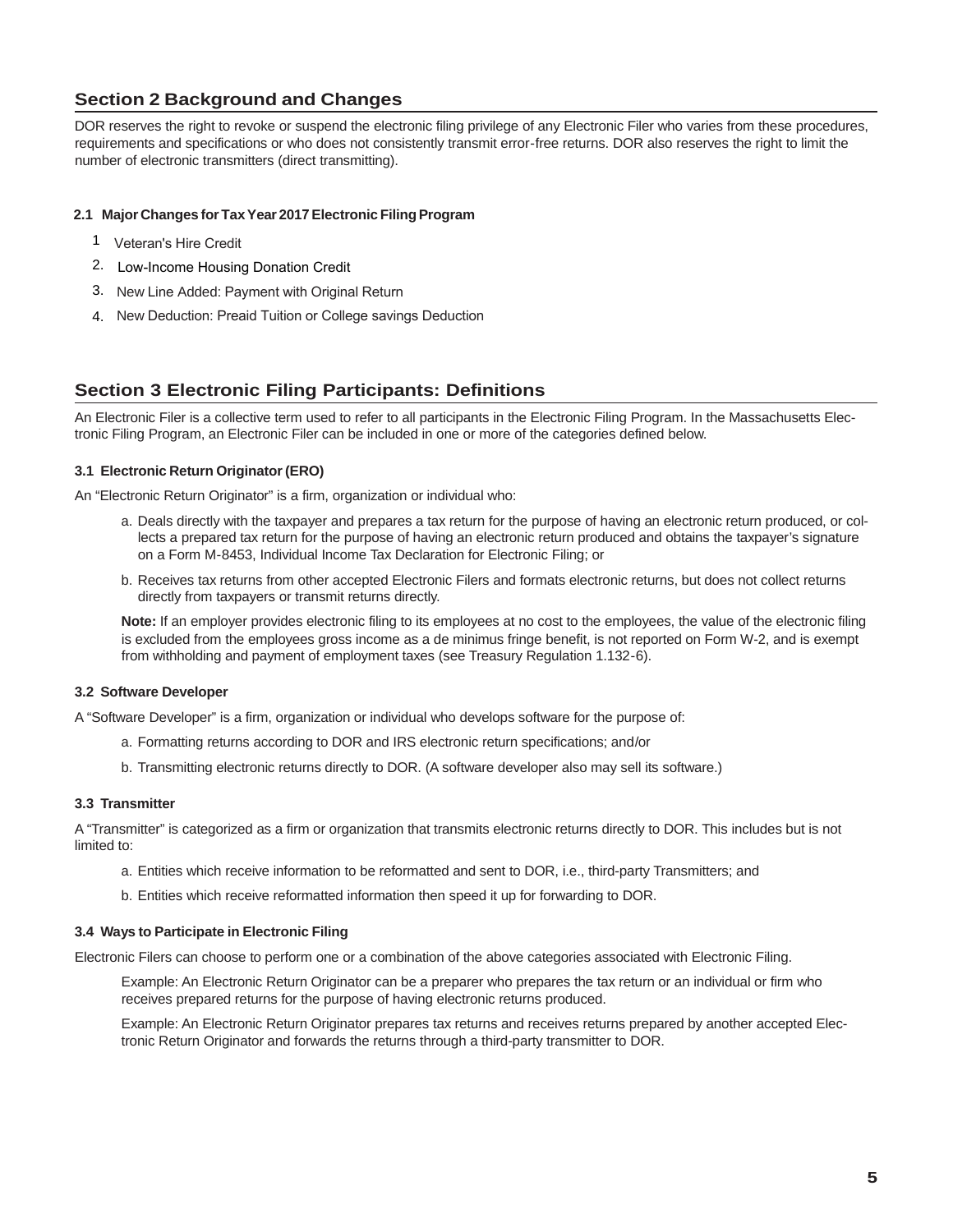# <span id="page-5-0"></span>**Section 4 Acceptance in the Electronic Filing Program**

#### <span id="page-5-1"></span>**4.1 General Information**

To participate in the 2017 Electronic Filing Program, you must be authorized to E-file returns with the IRS and use software approved by DOR. No additional paperwork is required.

#### <span id="page-5-2"></span>**4.2 Massachusetts Participants Acceptance Testing (MPATS)**

Test transmissions of the MPATS Test Package, Publication M-1436, will be issued accordingly upon completion of the

package. It is recommended that transmitters and software developers submit test transmissions by January 29, 2018.

#### <span id="page-5-3"></span>**4.3 Standards for Software Developers**

- a. The only allowable limitation to software is that it does not have to provide all forms or schedules, nor for all occurrences of a particular form or schedule. You may modify tests to include only the forms your software will support.
- b. You must do the complete form with no field limitations except for the number of occurrences.
- c. Before testing begins, you must advise the Electronic Filing Unit of all limitations to your software package at the time of first contact.
- d. If your software cannot provide for all occurrences of a particular form or schedule, or series of fields as specified in the schema, no statement record is allowed.
- e. All information on Form W-2 must be entered in the Form W-2 record. There are no exceptions.
- f. Your software must be able to accept different addresses for multiple Forms W-2; the Form 1 or Form 1-NR/PY taxpayer's address must not automatically transfer to the Form W-2 address if they are not the same.
- g. Do not generate a form if there are no entries in the taxpayer first name, last name, Social Security number, address, city/ town, state, zip, filing status fields. There must be significant data on the page record of a form or schedule; all zeroes are not considered significant data.
- h. Software providers must complete and submit a letter of intent (LOI) to participate in the Massachusetts E-File Program.

#### <span id="page-5-4"></span>**4.4 How to Test**

MPATS testing is a five-step process for Software Developers:

- Step 1: Software Developers must transmit the test returns from the Test Package, Publication M-1436, via MeF.
- Step 2: Software Developers return transmissions will be compared against the MPATS scenarios.
- Step 3: After the test transmissions are reviewed, feedback will be provided to the E-file coordinator.
	- a. If any formatting or transmission errors are caused by software, the software developer must correct the software and have the Transmitter retransmit the affected returns.
	- b. All test returns must be acknowledged as accepted.

Step 4: Once all the test files have been accepted, the vendor should inform the e-file coordinator that all test returns have been accepted.

#### <span id="page-5-5"></span>**4.5 Why Test**

1. The purpose of testing is to ensure that prior to live processing:

- a. Returns have few validation or math errors;
- b. Required fields will post to DOR's master file; and
- c. Software Developers understand and are familiar with the mechanics of electronic filing.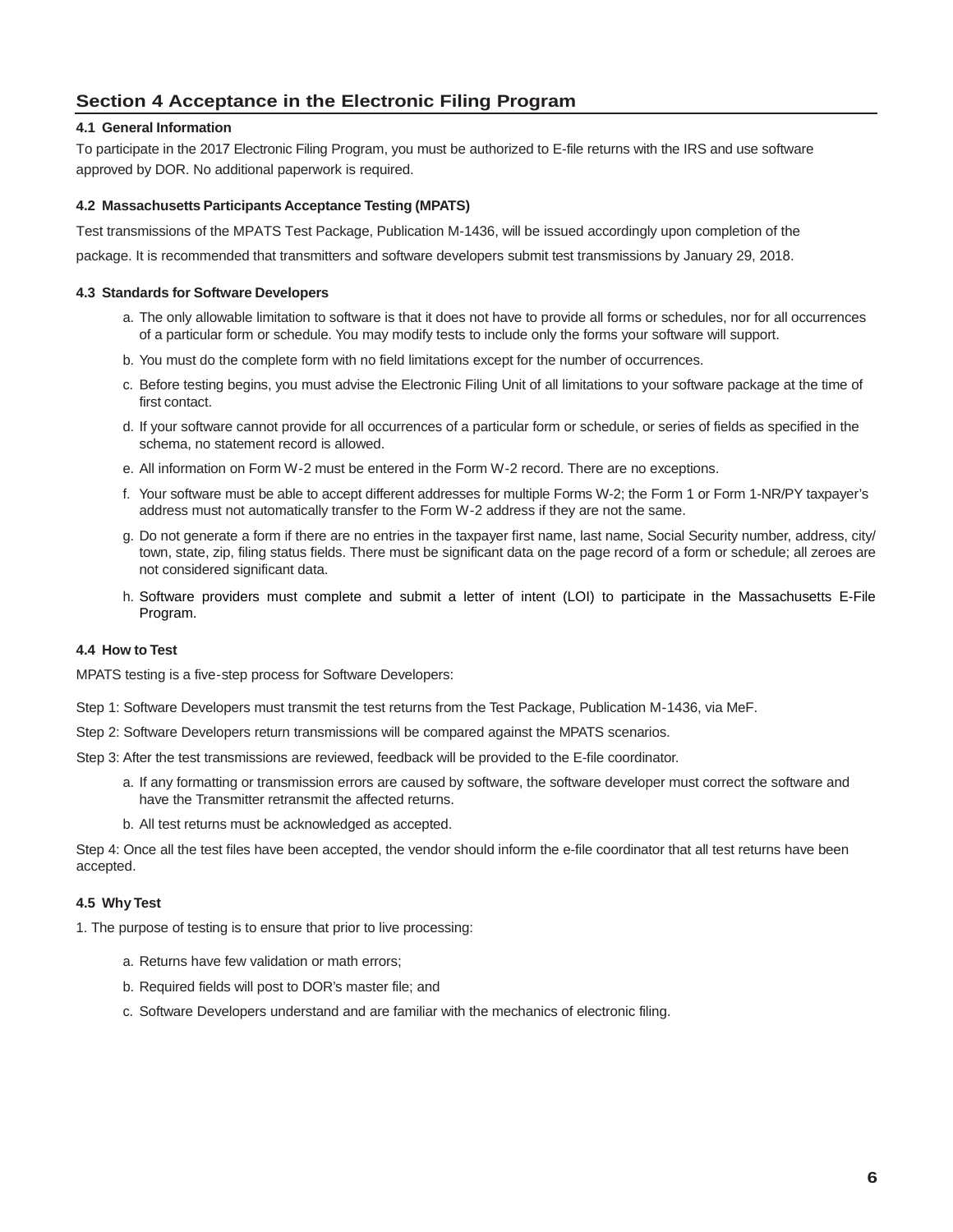#### <span id="page-6-0"></span>**4.6 What Is Tested**

1. The test package for the tax year 2017 Massachusetts Participants Acceptance Testing System (MPATS) consists of numerous return scenarios. Each scenario includes the applicable Forms W-2, W-2G, 1099-R, Form 1 (includes Schedule DI, X/Y, CSM and CRM), Form 1-NR/PY (includes Schedule DI, X/Y, CSM and CRM), Schedule B, Schedule C, Schedule CB, Schedule D, Schedule E, Schedule HC, Schedule OJC, Schedule NTS-L-NR/PY, Schedule R/NR, Schedule TDS, Form M-2210, Form M-4868, Form 2G, and U.S. Schedule F.

2. The test returns include forms and schedules accepted for electronic filing. The scenarios provide the information needed to prepare the appropriate forms and schedules. Therefore, knowledge of tax law and tax preparation is necessary. You must correctly prepare and compute these returns before transmitting the tests.

#### <span id="page-6-1"></span>**4.7 Who Must Test**

1. DOR requires that all software Developers perform the tests in the Test Package, Publication M-1436, before they can be accepted as an electronic transmitter for each filing season. They must transmit all test returns that their software supports.

2. If the firm is only participating as an Electronic Return Originator (ERO), it is not necessary to pass Acceptance Testing.

#### <span id="page-6-2"></span>**Section 5 Specific Responsibilities of an Electronic Filer**

#### <span id="page-6-3"></span>**5.1 Responsibilities of All Electronic Filers**

1. All Electronic Filers should become familiar with this publication (M-1345, Handbook for Electronic Filers of Massachusetts Individual Income Tax Returns). This handbook informs those who participate in the Electronic Filing Program of their obligations to DOR, taxpayers, and other participants. In addition, software developers should become familiar with:

- a. Individual Income Tax XML Schema
- b. Test Package for Electronic Filing of Individual Income Tax Returns, Publication M-1436 (Software developers).

2. An Electronic Filer must maintain a high degree of integrity, compliance and accuracy.

3. An Electronic Filer may only accept returns for electronic filing directly from taxpayers or from another accepted Electronic Filer. If there is doubt whether an individual or firm using your service has been accepted by DOR to participate in electronic filing, call the E-file coordinator at (617) 887-5174.

4. If an Electronic Filer charges a fee for the electronic transmission of a tax return, the fee may not be based on a percentage of the refund amount or on the amount of taxes.

5. An ERO is responsible for ensuring that stockpiling does not occur. Stockpiling is defined as collecting completed returns from taxpayers or from another Electronic Filer prior to official acceptance into the electronic filing program or after official acceptance into the electronic filing program, and waiting more than one calendar day to transmit the completed returns to DOR after receiving all the information necessary for an electronic transmission of a tax return.

6. An Electronic Filer must ensure that an electronic return is filed on or before the due date of the return. A tax return is not considered filed until the electronic portion of the tax return has been acknowledged as accepted.

7. An Electronic Filer must ensure that electronic returns are filed in a timely manner. The acknowledgment date of the electronic transmission will constitute the receipt date of the return, if it is acknowledged as accepted by DOR. Any return acknowledgment as rejected by DOR will not be considered filed. All electronic returns transmitted to DOR must be received prior to midnight on April 17, 2018 to be considered timely filed unless a valid Form M-4868, Automatic Six-Month Extension of Time to File Massachusetts Income Tax Return, is filed.

8. DOR will now be accepting prior year returns. Please check with your software provider to see which prior years they support.

9. After electronic returns are submitted, they cannot be recalled or intercepted in process. Amended returns can be efiled starting in tax year 2017. Please check with your software developer to see if they support this option.

10. Upon a taxpayer's request, an Electronic Filer must provide a copy of DOR's Privacy Act Notice. More information on DOR's Privacy Act Notice is available on our website at mass.gov/dor.

#### <span id="page-6-4"></span>**5.2 Responsibilities of Electronic Filers Who Function as EROs**

1. Electronic Filers who function as EROs must:

a. Comply with the procedures for securing Form M-8453, as outlined in this publication.

b. Furnish copies of the return, schedules, informational handout, Form M-9325 (upon request) and a copy of the signed Form M-8453 to the taxpayer.

c. For tax years beginning on or after January 1, 2005, the threshold at which income tax return preparers must file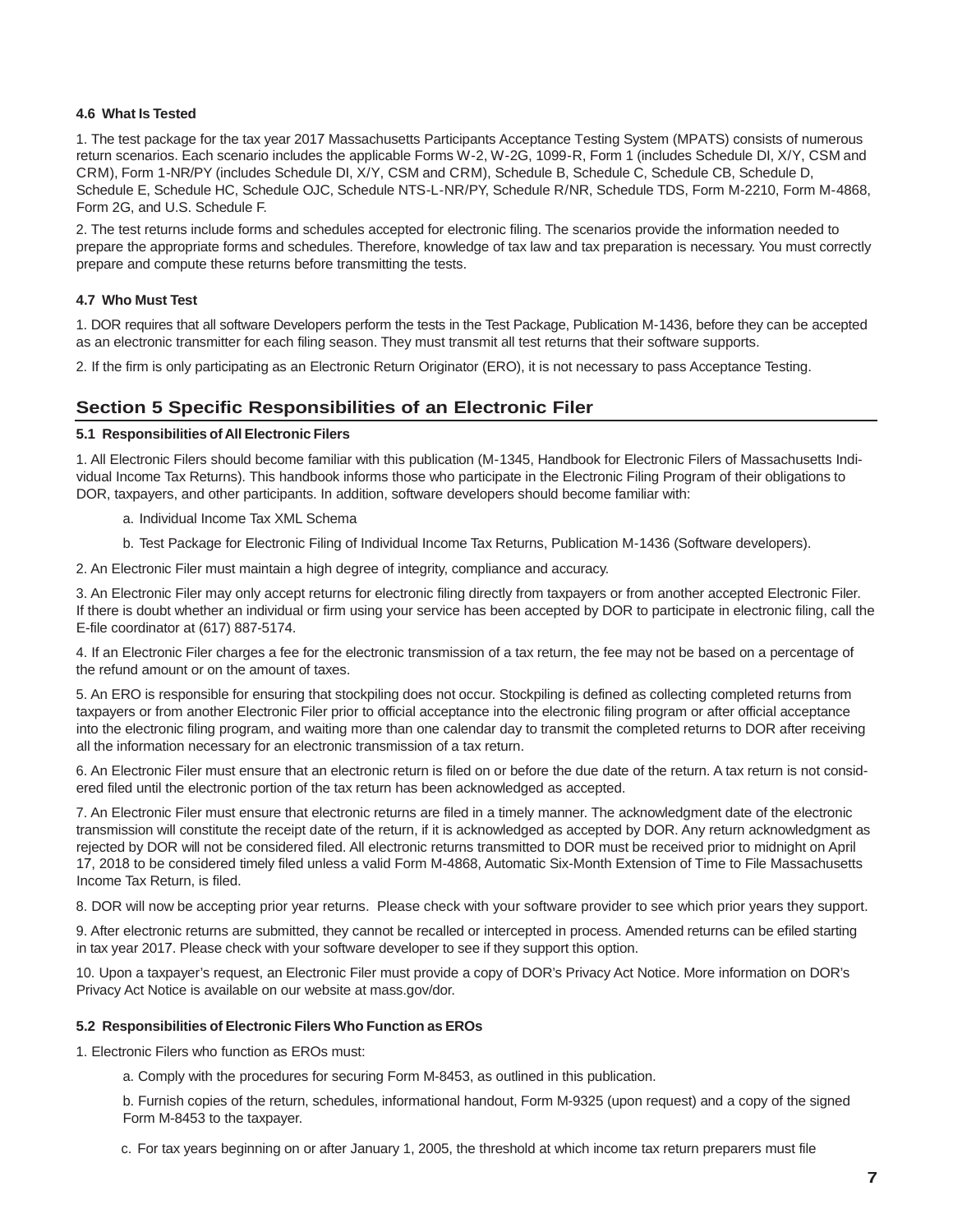electronically is reduced to 100 or more original returns during the previous calendar year. The income tax return preparer must continue to use electronic means to file personal income tax returns in all subsequent years unless the income tax return preparer prepared no more than 25 original individual income tax returns during the previous calendar year.

d. Comply with the procedures for Electronic Filing of Individual Income tax returns and extensions as outlined in TIR 04-30. Income Tax Preparers Subject to the Electronic Filing Mandate of TIR 04-30 are required to Retain Documentation of Taxpayer's Preference to File on Paper using Form EFO (Personal Income Tax Declaration of Paper Filing).

e. Inform every taxpayer that has a balance due return that it is the responsibility of the taxpayer to make a full and timely payment of any tax that is due, and failure to make full payment of any tax that is due on or before April 17, 2018 will result in the imposition of interest and penalties.

f. Identify the paid preparer in the appropriate field of the electronic return, in addition to ensuring the paid preparer is indicated on Form M-8453.

g. Be alert to suspicious electronic filing transactions and report them to the Criminal Investigations Bureau at (617) 887-6780.

h. Properly indicate on each return for each Form W-2 whether it is a standard or non-standard Form W-2.

2. EROs should obtain two forms of identification from taxpayers in an effort to deter the abuse of the Electronic Filing system. Prior to preparing returns or accepting returns for electronic transmission, two pieces of identification should be reviewed. One piece should be a picture identification which reflects the individual's name and the current address, if available. The second piece should reflect the same name and the Social Security number the individual is using to file the tax return.

1. Acceptable picture identification includes but is not limited to the following:

- a. Valid driver's license;
- b. Employment identification; and/or
- c. Military identification.

2. A second piece of identification includes but is not limited to the following:

- a. Social security card;
- b. DOR label;
- c. Work pay stub;
- d. Voter registration card; and/or
- e. Credit card. It is also suggested that a copy of this information be retained in your files through December 31 of every processing year.

3.An ERO who is the paid preparer of an electronic tax return must also retain until December 31, 2018, unless otherwise notified by DOR, the acknowledgement files received from DOR or from third-party transmitters (these may be retained on an electronic medium).

4. An ERO who is also the paid preparer of an electronic return must also maintain the following materials until April 15, 2020 (three year retention period), unless otherwise notified by DOR: copies of all returns, schedules, and other supporting documentation (these may be retained on an electronic medium); and the original completed Form M-8453.

5. If the electronic portion of a taxpayer's return is acknowledged as rejected by DOR, the ERO must advise the taxpayer within 24 hours of the acknowledged rejection that the taxpayer's return has not been filed. If the taxpayer chooses not to have the previously rejected return corrected (if possible) and retransmitted or if the return cannot be accepted for processing, the taxpayer must file a paper return.

#### <span id="page-7-0"></span>**5.3 Responsibilities of Electronic Filers Who Function as Transmitters**

1. Electronic Filers who function as Transmitters must:

- a. Transmit all electronic returns within one calendar day of receipt and retrieve the acknowledgment file within one workday of transmission.
- b. Initiate the communication of the acknowledgment file to the ERO within one workday of retrieving the acknowledgment file.
- c. Match the acknowledgment files to the original transmission files and resubmit those returns that were not acknowledged as accepted for processing after corrections are made. Only returns that have been acknowledged as accepted will be considered filed returns.
- d. Ensure the security and confidentiality of all transmitted data.
- e. Promptly correct any transmission error that causes an electronic return to be rejected.
- f. Retain copies of all the acknowledgment files received from DOR. These may be retained on an electronic medium. This material should be retained until December 31, 2018, unless notified otherwise by DOR.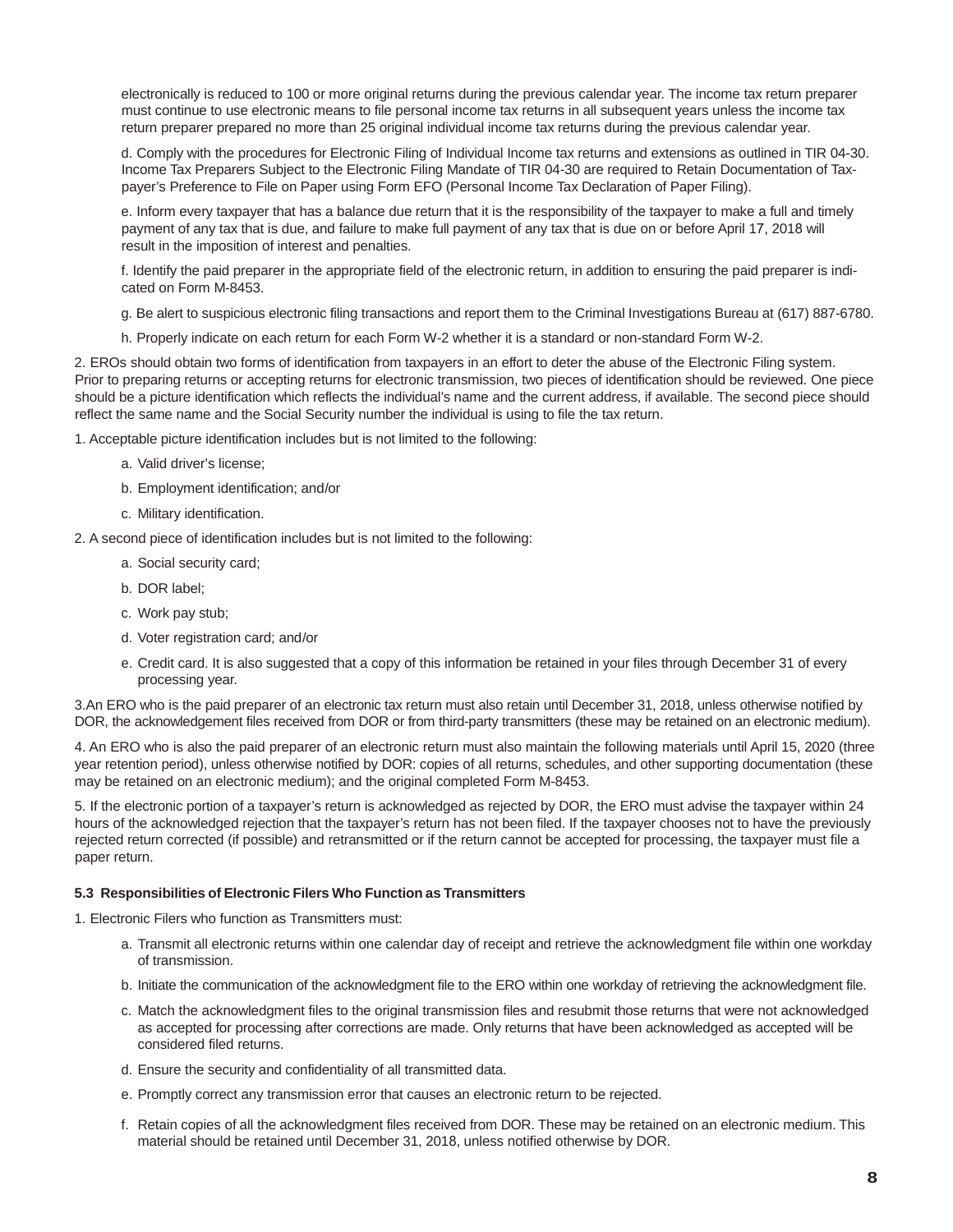#### **5.4 Responsibilities of Transmitters Who Provide Transmission Services to Other Electronic Filers**

- 1. Transmitters who provide transmission services to other Electronic Filers must:
	- a. Only accept electronic returns for transmission to DOR from accepted Electronic Filers.
	- b. Initiate communications providing each of their clients with the acknowledgment files for their transmitted returns within one workday after receipt of the acknowledgments from DOR.
	- c. Include the ERO's Electronic Filing Identification Number (EFIN) on each return that the Transmitter accepts from an ERO.
	- d. Use their EFIN on returns for which they performed the duties of an ERO.

#### <span id="page-8-0"></span>**5.5 Responsibilities of Electronic Filers Who Function as Software Developers**

1. Electronic Filers who function as software developers must:

- a. Correct software errors which cause electronic returns to be rejected. Correct these errors quickly to ensure the timely submission of electronic returns.
- b. Promptly distribute corrections they make to their software packages to all Electronic Filers utilizing these packages.
- c. Ensure that if their software packages will be used for transmitting by multiple Electronic Filers at the same time, their software has the capability of combining returns from these Electronic Filers into one DOR transmission file, taking into account the Declaration Control Number assignments and requirements specified in Section 5.6.
- d. Not incorporate a DOR assigned production password into its software.

#### <span id="page-8-1"></span>**5.6 How to Complete Form M-8453**

1. Type or print the taxpayer's name, address, and Social Security number in spaces provided on the form.

2. The address on Form M-8453 must be the taxpayer's address and the same address as on the electronic portion of the Form 1 or Form 1-NR/PY. EROs must not put their addresses on Form M-8453 or in the electronic portion of a return.

#### Completing Part 1: Tax Return Information for Electronic Filing

Using whole-dollar entries only, complete lines 1 through 6 as specified on Form M-8453. These figures must match the entries on the corresponding line of the electronic return.

#### Completing Part 2: Declaration and Signature of Taxpayer

1. This is the taxpayer signature area of Form M-8453. After the return has been prepared and before the return is transmitted electronically, the taxpayer must verify the information on the return and sign the Form M-8453. Both signatures are required on a joint return prior to the electronic transmission of the tax return. It is especially important to recheck the routing number and account number if a direct deposit or Electronic Funds Withdrawal has been requested.

2. Form M-8453 is the verification and declaration of the taxpayer for a return electronically filed with and accepted by DOR. Practitioners are prohibited from allowing taxpayers to sign a blank Form M-8453.

3. It is permissible to have the taxpayer review the completed tax return on a display terminal.

The taxpayer should also review the completed Form M-8453 before signing and dating it.

4. The Commissioner will permit a taxpayer's Declaration for Electronic Filing, the Form M-8453 series, to be signed electronically by the taxpayer and stored electronically by the electronic return originator (ERO) if the ERO's electronic signature and storage procedures meet the following technical standards and security provisions:

- a. Internal Revenue Service (IRS) Rev. Proc. 97-22 or its successors.
- b. Standards established by the IRS for electronic signature and storage of the comparable federal Declaration for Electronic Filing.
- c. Massachusetts Directive 95-2, Electronic Storage and Reproduction of Taxpayer Records, or its successors.
- d. Massachusetts Uniform Electronic Transactions Act (G.L. c. 110G).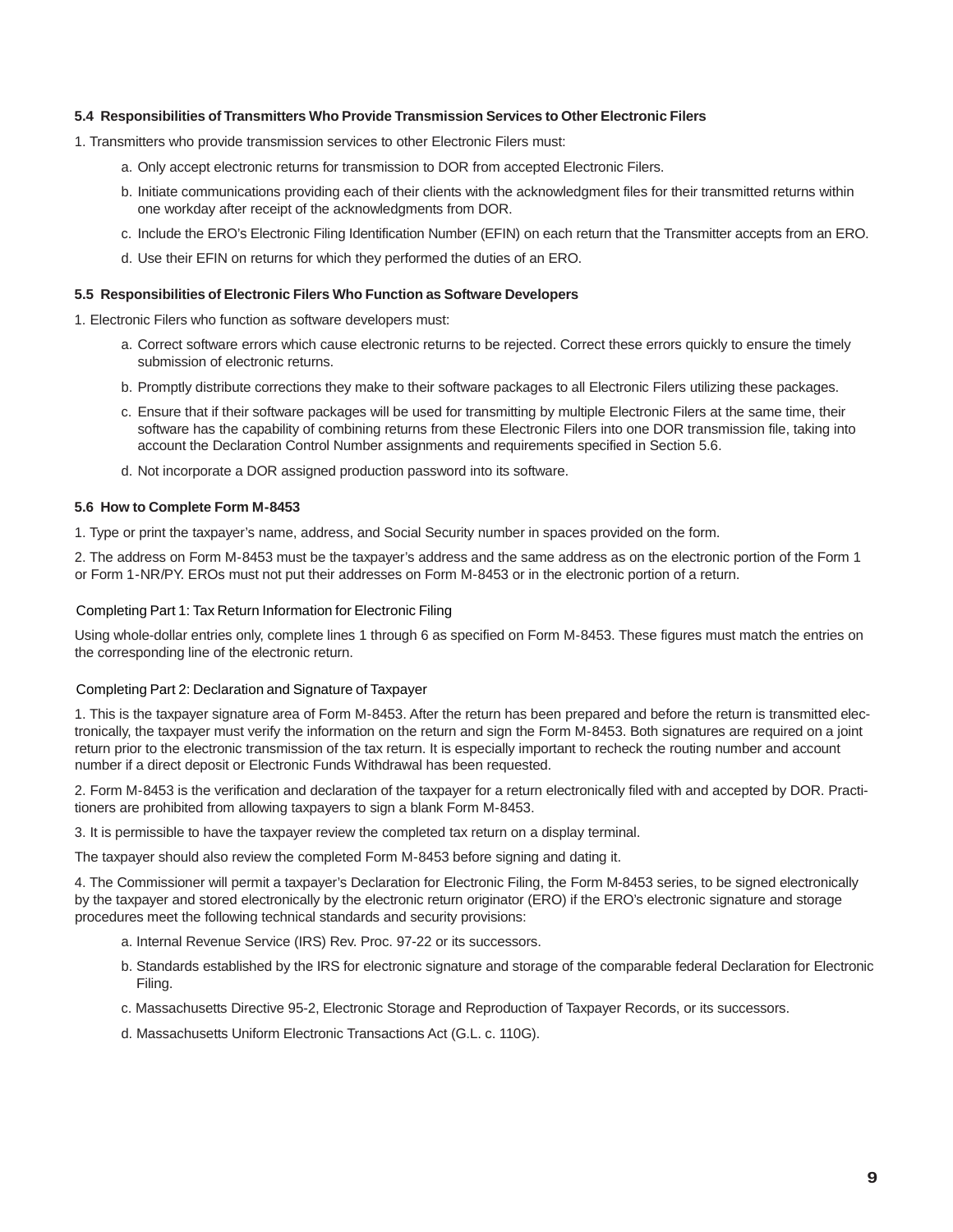e. Protection of Massachusetts tax return information under G.L. c. 62C, sec. 74.

f. The American Institute of Certified Public Accountants auditing standards applicable to service organizations; and

g. Any other applicable federal and state laws and regulations relating to electronic signature and storage of personally identifiable information.

As required in Directive 99-13, Declaration for Electronic Filing Forms must be accessible for easy retrieval, and must be available for inspection and examination at any reasonable time by the Commissioner or the Commissioner's duly appointed representative. The Commissioner reserves the right to make future modifications, effective prospec- tively, to requirements affecting taxpayer declaration forms.

**Note:** If a taxpayer is mentally competent, but physically unable to sign Form M-8453, use a valid "signature" as defined under state law. It can be anything that clearly indicates the taxpayer's intent to sign, e.g., the taxpayer's "X" with the signatures of two witnesses.

If a taxpayer wants to allow DOR to discuss their return with the paid preparer who signed Form M-8453, they should check the "Yes" box in Part 2 of Form M-8453. This authorization applies only to the individual whose signature appears on Form M-8453 as the paid preparer. It does not apply to the firm, if any, shown on Form M-8453.

If the taxpayer checks the "Yes" box, the taxpayer and their spouse if filing a joint return, are authorizing the DOR to call the paid preparer to answer any questions that may arise during the processing of their return. They may also authorize the paid preparer to:

- a. give the DOR any information that is missing from their return,
- b. call the DOR for information about the processing of their return or the status of their refund or payment(s), and
- c. respond to certain DOR notices that they have shared with the preparer about math errors, offsets, and return preparation. The notices will not be sent to the preparer.

They are not authorizing the paid preparer to receive any refund check, bind them to anything (including any additional tax liability), or otherwise represent them before the DOR. If the taxpayer(s) want to expand the paid preparer's authorization they must use Form M-2848, Power of Attorney and Declaration of Representative.

The authorization cannot be revoked. However, the authorization will automatically end no later than the due date (without regard to extensions) for filing their 2017 tax return. This is April 17, 2018, for most people.

#### Completing Part 3: Declaration and Signature of Electronic Return Originator (ERO)

1. The electronic return originator must sign Form M-8453. Members of the firm or designated employees may sign for the ERO.

2. DOR requires a signature of a paid preparer on Form M-8453, if the return was prepared by a paid preparer. However, if the taxpayer is unable to obtain the paid preparer's signature on Form M-8453, (the preparer is not an electronic filer), attach a copy of the appropriate page(s) of the paper tax return with the paid preparer's signature, to Form M-8453. The attachment should be a copy of Form 1 or Form 1-NR/PY and should be marked "Copy – Do Not Process."

3. If the paid preparer is also the ERO, do not complete the paid preparer's section. Instead, check the box labeled, "Check if also paid preparer."

4. Use the following guidelines when completing Form M-8453, Part 3:

- a. Self-Employed ERO: If the ERO is self-employed, he/she must check the box marked "Check if self-employed," and enter the employer identification number or his/her Social Security number or Preparer Tax Identification number.
- b. ERO only: If the ERO did not prepare the return, but collected it for electronic filing (transmission) purposes only, he/she must sign the Form M-8453 and enter the firm's employer identification number, name and address data.

**Note:** The fact that a taxpayer is paying a fee to have the return filed electronically does not mean that the ERO is the paid preparer of the return. However, if the ERO changes the taxpayer's entries or computation on the return in a substantive manner, then the ERO is considered the paid preparer of the return and must check the box labeled, "Check if also paid preparer."

#### Completing Part 4: Declaration and Signature of Paid Preparer (if other than ERO)

1. The Paid Preparer (if other than ERO) must sign Form M-8453:

- a. Self-Employed Paid Preparer: If the paid preparer is self-employed, check the box marked "Check if self-employed," and enter his/her employer identification number or Social Security number or Preparer Tax Identification number.
- b. Employee of Firm: If the paid preparer is an employee of a return preparation firm, he/she must enter his/her Social Security number or Preparer Tax Identification number, as well as the firm's employer identification number, name and address data.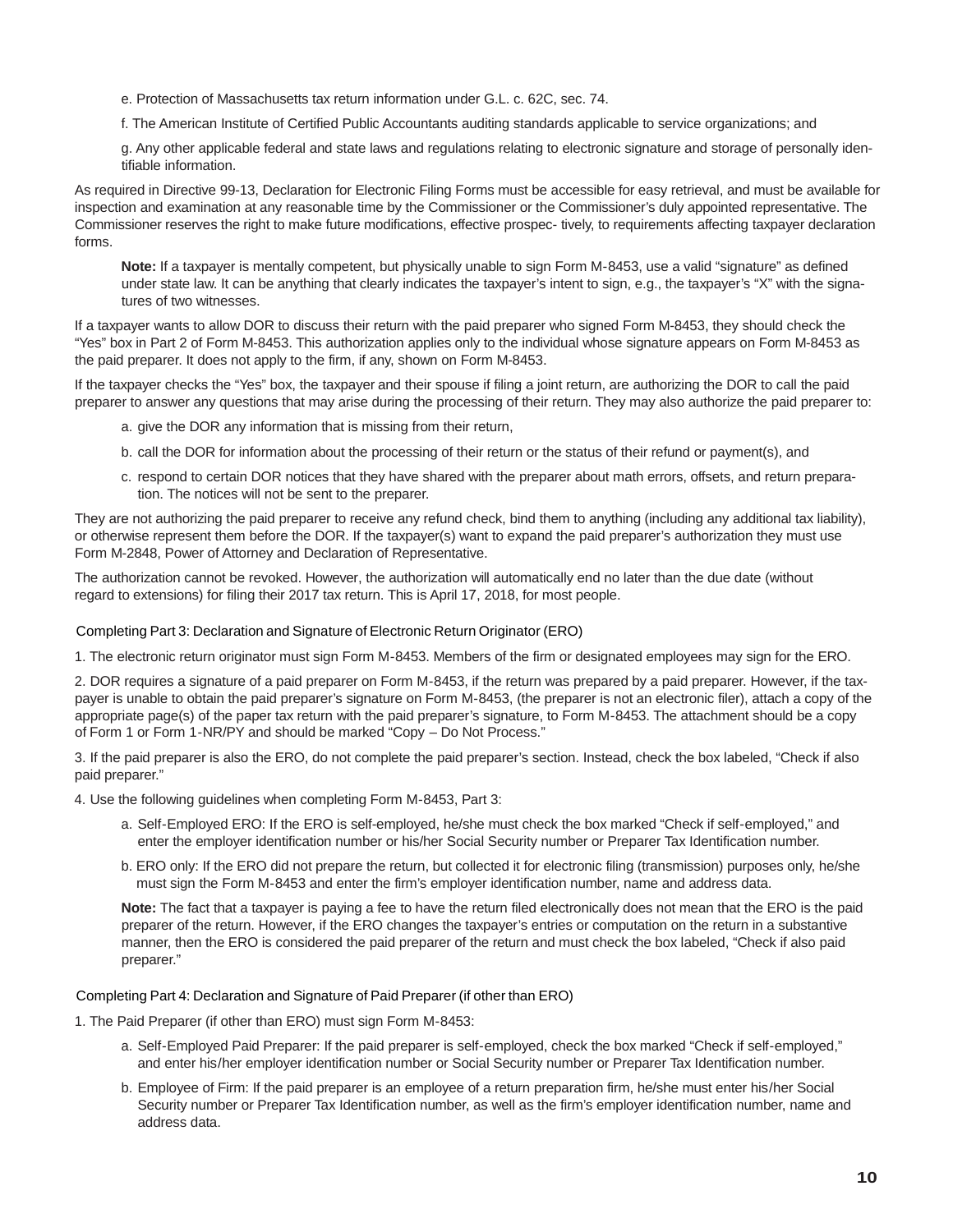#### Corrections to Form M-8453

1. If the ERO makes changes to the electronic return after Form M-8453 has been signed by the taxpayer, but before it is transmitted, the ERO must have the taxpayer complete and sign a new Form M-8453 if either of the following applies:

- a. The total income (Form M-8453, line 1) differs from the amount on the electronic return by more than \$50; or
- b. The tax after credits (Form M-8453, line 2), the Massachusetts income tax withheld (Form M-8453, line 3), the refund amount (Form M-8453, line 4), or the tax due amount (Form M-8453, line 5), differs from the amount on the electronic return by more than \$14.

2. A new Form M-8453 is not required for a non-substantive change. Non-substantive changes are limited to corrections within the above tolerances for arithmetic errors, transposition errors, misplaced entries and spelling errors. The incorrect information should be neatly lined through on the Form M-8453 and the correct data entered next to the lined-through entry. Also, enter the initials or name of the person making the correction.

3. Rounding to whole-dollars does not constitute a substantive change or alteration to the return unless the amount differs by more than the tolerances stated above. All rounding should be accomplished in accordance with the instructions in the Form 1 and Form 1-NR/PY tax package.

4. If an electronic return is rejected by DOR, the retransmitted return can contain the same Declaration Control Number (DCN) previously assigned or a new DCN may be assigned. Be sure the DCN assigned to the electronic return matches the DCN on Form M-8453.

#### Form M-8453: Processing

1. After the Form M-8453 has been completed and signed by the taxpayer, preparer (if any) and the ERO, the transmitter will transmit the electronic portion of the return to DOR.

2. By transmitting the electronic portion of the return, the Electronic Filer is agreeing that the Form M-8453 has been signed and that the official descriptions of all entries of the electronic return apply (i.e., retained copies do not contain any unauthorized changes).

3. An easily readable file copy of the prepared return must be provided to the taxpayer at the time Form M-8453 is signed. This copy does not need to be signed by the taxpayer.

4. Original Forms M-8453 will not be sent to DOR, but must instead be retained by the ERO on the ERO's business premises for a period of three years from the date the return to which the M-8453 relates was filed.

These forms must be accessible according to the DCN for easy retrieval if needed, and must be available for inspection and examination at any reasonable time by the Commissioner or his duly appointed representative.

# <span id="page-10-0"></span>**Section 6 Penalties**

#### <span id="page-10-1"></span>**6.1 General Information**

1. DOR procedure outlines penalties for disclosure or use of information and preparer penalties.

2. DOR reserves the right to assert all appropriate preparer, non-preparer, and disclosure penalties against an Electronic Filer as warranted under the circumstances.

# <span id="page-10-2"></span>**Section 7 Balance Due Returns**

#### <span id="page-10-3"></span>**7.1 General Information**

1. DOR will accept electronically filed balance due returns.

2. Taxpayers have the option of paying a balance due return by the Electronic Funds Withdrawal (EFW) method. The payment may be deducted from the taxpayer's checking or savings account when you file the return or it may be deferred to April 17, 2018.

3. Electronic Return Originators (EROs) must inform taxpayers that payment of taxes due should be made no later than April 17, 2018. If taxpayers do not make full payment of income tax due on or before April 17, 2018, they will be sent a Notice of

Assessment. This notice will show tax due, plus interest and penalty for late payment.

#### <span id="page-10-4"></span>**7.2 Installment Agreement Request**

1. Taxpayers who cannot pay the amount they owe in full by April 17, 2018 may wish to request a small payment agreement by calling the Customer Service Bureau at (617) 887-6367. Have your twelve digit bill number ready when you call.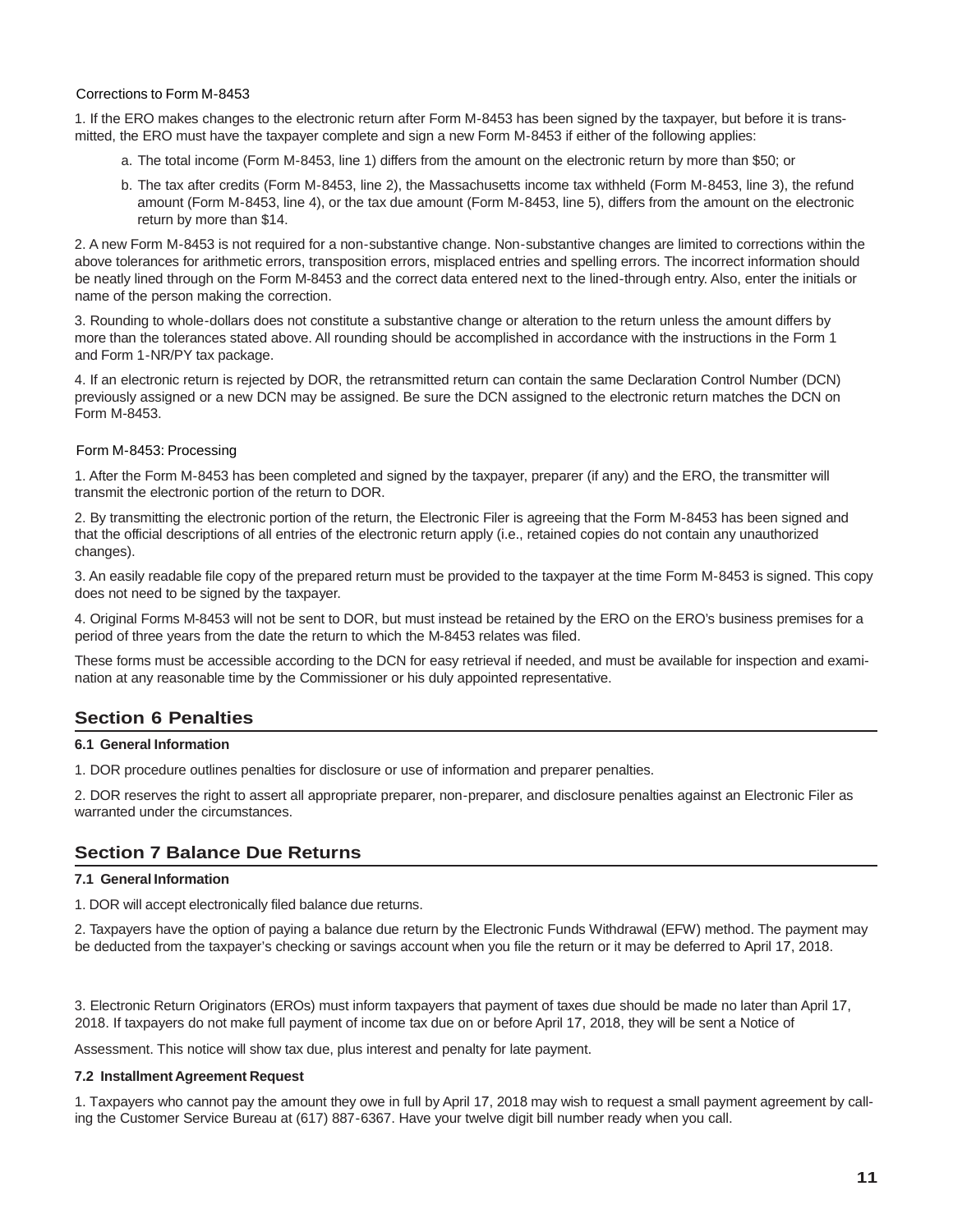# <span id="page-11-0"></span>**Section 8 Advertising Standards for Electronic Filers**

#### <span id="page-11-1"></span>**8.1 General Information**

1. An Electronic Filer shall not participate in the use of any form of public communication containing a false, fraudulent, misleading, deceptive, unduly influencing, coercive, unfair statement, or claim. This prohibition includes, but is not limited to, statements pertaining to the quality of services rendered unless subject to factual verification, claims of specialized expertise not authorized by state or federal agencies having jurisdiction over the Electronic Filer, and statements or suggestions that the integrity and/or prior record of an Electronic Filer rather than the merit of the matter are principal factors likely to determine the result of the matter.

2. The advertising must not imply a special relationship with the Massachusetts Department of Revenue or the Commonwealth of Massachusetts. Claims for faster refunds by virtue of electronic filing must not be in the form of a guarantee and must not imply in any way that the refund will be larger due to electronic filing.

3. The use of improper or misleading advertising in relation to the Massachusetts Electronic Filing Program may result in immediate suspension and/or revocation from the Electronic Filing Program.

4. Advertisements or promotional materials may not carry the Massachusetts state logo or any other corporate identification adopted by the Massachusetts Department of Revenue unless the materials are supplied by DOR.

5. The following is considered an acceptable reference to the Department of Revenue: "Accepted by the Massachusetts Department of Revenue to participate in the state Electronic Filing Program."

6. Advertising for a cooperative electronic return project (public/private sector) must clearly state the names of all cooperating parties.

7. Communication, including fee information, shall be limited to professional lists, telephone directories, print media, permissible mailings, radio and television, and must meet the requirements stated above. In the case of radio or television broadcasting, the broadcast shall be pre-recorded. Copies of all advertising, whether print, radio or television, must be retained until December 31, 2017 and submitted to the Department of Revenue upon request.

8. If an Electronic Filer uses fax communications to advertise, the Electronic Filer must retain a copy of the actual fax, along with a list or other description of persons to whom the communication was faxed, or otherwise distributed for a period of at least 36 months from the date of the last fax.

9. Acceptance to participate in the Electronic Filing Program does not imply endorsements by DOR of the software or quality of services provided.

# <span id="page-11-2"></span>**Section 9 Monitoring and Suspension of an Electronic Filer**

#### <span id="page-11-3"></span>**9.1 General Information**

1. DOR will monitor Electronic Filers for conformity with DOR procedures in this publication. DOR can immediately suspend without notice an Electronic Filer from the Electronic Filing Program. In most cases, a suspension from participation in the Electronic Filing Program is effective as of the date of the letter informing the Electronic Filer of the suspension. Before suspending an Electronic Filer, DOR may issue a warning letter that describes specific corrective action for deviations from the advertising standards or other practices.

2. The suspension of an owner or Responsible Official is grounds for suspension of all entities with whom the individual is associated.

3. DOR will annually make random site visits to verify the accuracy and legibility of Form M-8453, especially the recording of the DCN. If the forms are incomplete or inaccurate, the Electronic Filer will receive a warning from DOR or a letter of suspension or revocation from the Electronic Filing Program.

4. DOR will monitor the quality of an Electronic Filer's transmissions throughout the filing season. DOR will also monitor electronic returns and tabulate rejections, errors, and other defects. If quality deteriorates, the Electronic Filer will receive a warning or a letter of suspension or revocation from the Electronic Filing Program.

5. DOR will review complaints about an Electronic Filer and issue a warning or suspension letter as appropriate.

6. DOR reserves the right to suspend the electronic filing privilege of any Electronic Filer who violates any provision of DOR procedures. DOR will advise a suspended Electronic Filer concerning the requirements for re-acceptance into the Electronic Filing Program. The following reasons may lead to a warning letter and/or suspension of an Electronic Filer from the Electronic Filing Program:

- a. Conviction of any criminal offense arising from a violation of the Massachusetts tax statutes or the revenue laws of the United States, or any offenses involving dishonesty, or breach of trust;
- b. Deterioration in the format of individual transmissions;
- c. Unacceptable cumulative error or rejection rate;
- d. Illegible, incomplete, missing, or not approved substitute Forms M-8453;
- e. Failure on the part of a Transmitter to retrieve acknowledgment files within one business day;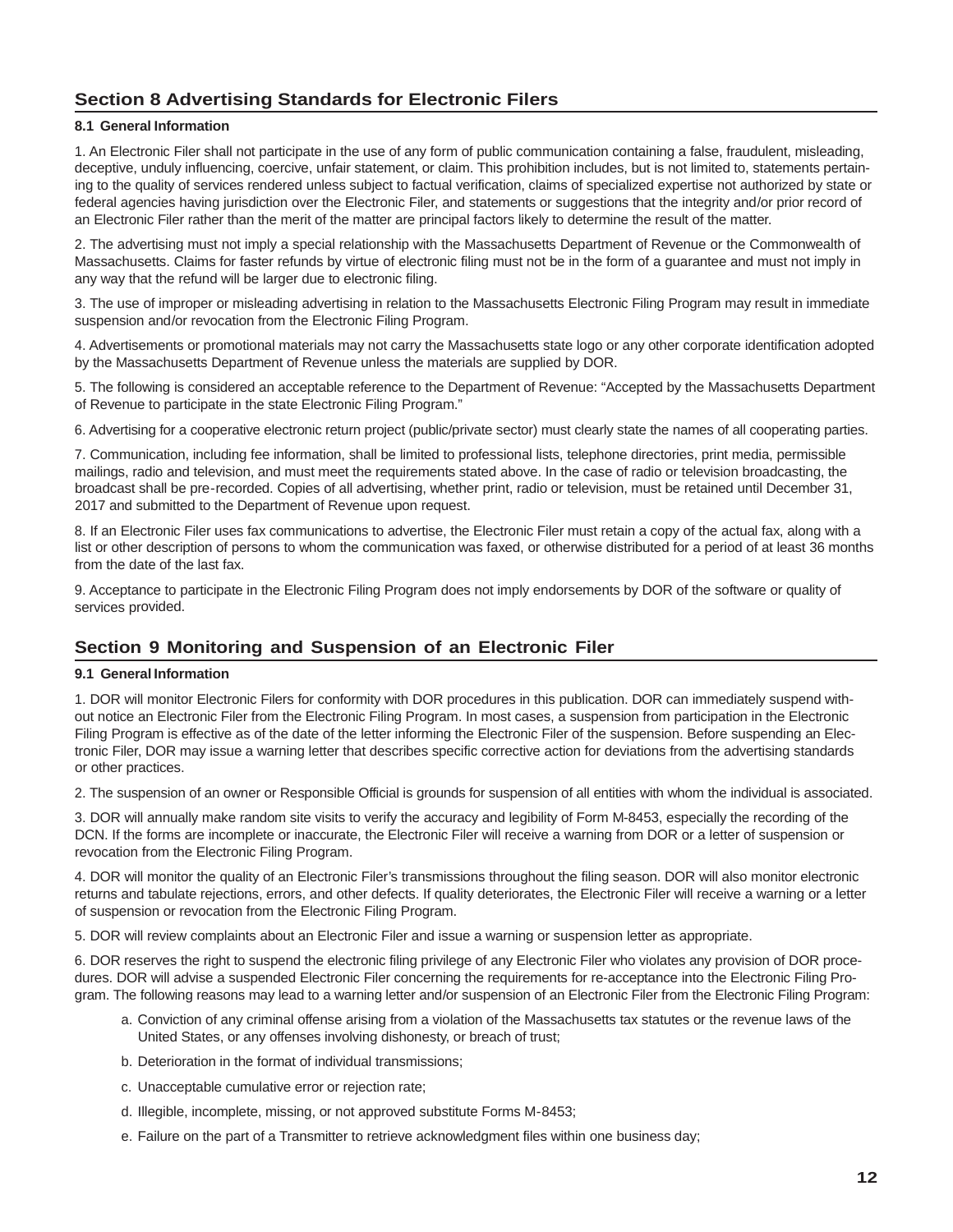- f. Failure on the part of a Transmitter to initiate the communication of acknowledgment files to clients within one business day of receipt of the acknowledgment files from DOR;
- g. Significant complaints about an Electronic Filer;
- h. Failure on the part of an Electronic Filer to ensure that no other entity uses the EFIN and/or ETIN;
- i. Misrepresentation on an application;
- j. Failure on the part of an Electronic Filer to properly use the standard/non-standard Form W-2 indicator;
- k. Other facts or conduct of a disreputable nature that would adversely reflect on the Electronic Filing Program;
- l. Failure on the part of a Transmitter to include the ERO's EFIN as part of a return that the ERO submits to the Transmitter;
- m.Failure to file timely and accurate tax returns, both business and personal;
- n. Violation of the advertising standards described in this publication;
- o. Failure to pay personal or business tax liabilities;
- p. Assessment of penalties under any of the Massachusetts tax statutes;
- q. Accepting a tax return for electronic filing either directly or indirectly from a person (other than the taxpayer who is submitting his or her return) who is not in the Electronic Filing Program;
- r. Submitting the electronic portion of a return with information that is not identical to the information on Form M-8453;
- s. Suspension/revocation from practice before the Internal Revenue Service;
- t. Stockpiling returns prior to official acceptance into the Electronic Filing Program or at any time while participating in the Program; or
- u. Unethical practices in return preparation.

#### <span id="page-12-0"></span>**9.2 Administrative Review Process**

Applicants wholly and voluntarily agree to comply with the specifications, requirements and procedures set forth by DOR. Applicants who have been denied participation or participants who have been suspended from the Electronic Filing Program do not have the right to administrative review.

# <span id="page-12-1"></span>**Section 10 Filing an Electronic Return**

#### <span id="page-12-2"></span>**10.1 Composition of an Electronic Return**

1. An electronic return consists of data transmitted to DOR electronically.

#### <span id="page-12-3"></span>**10.2 Electronic Portion of Return**

1. The following chart lists the Tax Year 2017 forms and schedules which can be transmitted electronically and the maximum number of each type of form or scheduled allowed per return.

| <b>Forms/Schedules</b> | <b>Maximum number</b><br>per return |
|------------------------|-------------------------------------|
| Form 1                 | 1                                   |
| Form 1-NR/PY           | 1                                   |
| Schedule HC            | 1                                   |
| Schedule R/NR          | 1                                   |
| Schedule RFC           | 5                                   |
| Schedule B             | 1                                   |
| Schedule C             | 8                                   |
| Schedule CB            | 1                                   |
| Schedule D             | 1                                   |
| Schedule D-IS          | 1                                   |
| Schedule DI            |                                     |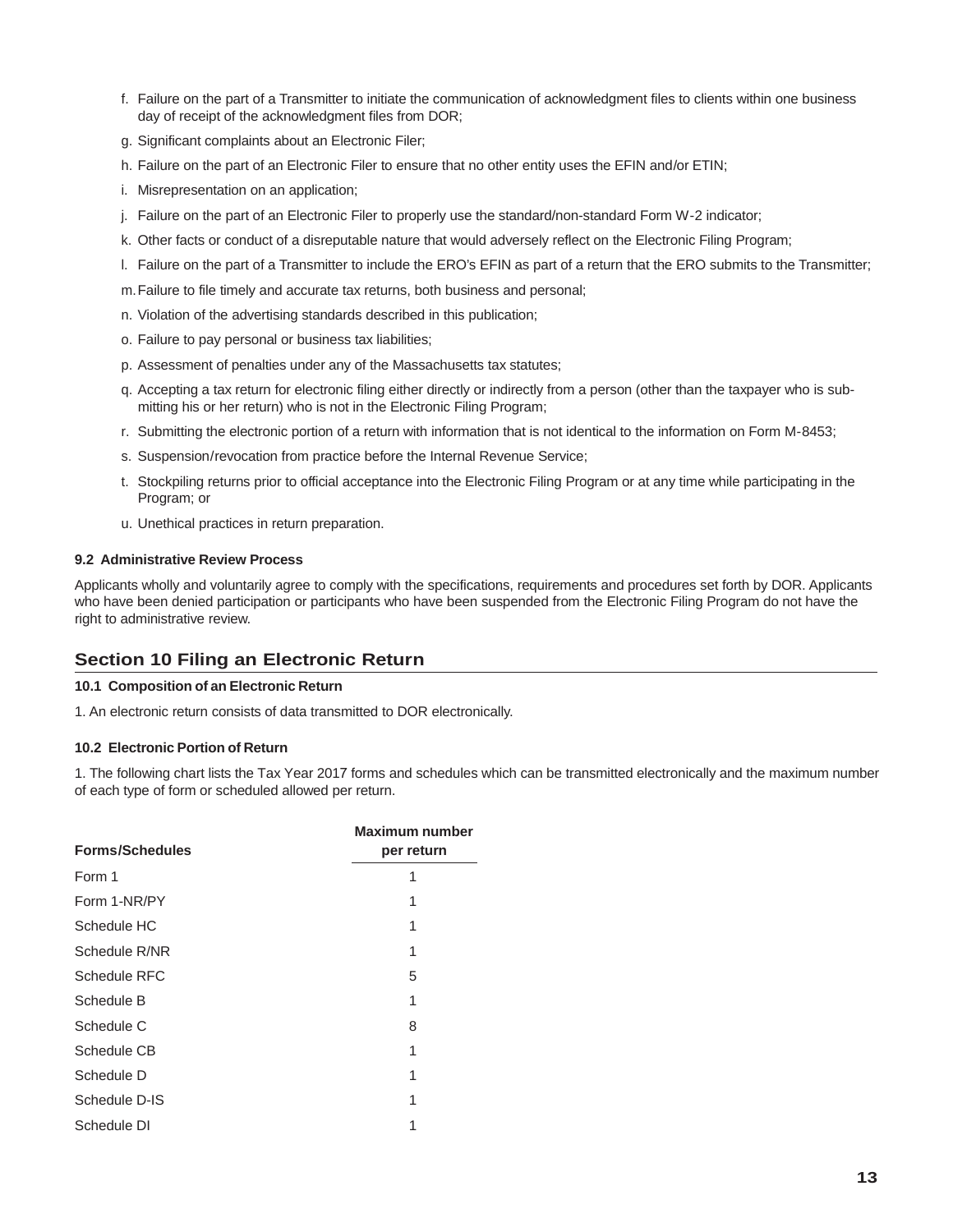| Schedule E Reconciliation | 999 |
|---------------------------|-----|
| Schedule E-1              | 999 |
| Schedule E-2              | 999 |
| Schedule E-3              | 999 |
| U.S. Schedule F           | 5   |
| <b>Schedule TDS</b>       | 20  |
| Schedule NTS-L-NR/PY      | 1   |
| Form M-2210               | 1   |
| Form M-4868               | 1   |
| Form W-2                  | 50  |
| Form W-2G                 | 30  |
| Form 1099-R               | 20  |
| Form 2-G                  | 10  |
| Form 1099-M               | 20  |
| Form PWH-WA               | 20  |
| Schedule EC               | 1   |
| Schedule EOAC             | 1   |
| <b>Schedule FAF</b>       | 5   |
| Schedule LP               | 1   |
| Schedule SC               | 5   |
| Form M-8379               | 1   |
| <b>Schedule CMS</b>       | 1   |
| <b>Schedule CRS</b>       | 1   |
| Schedule X                | 1   |
| Schedule Y                | 1   |

#### <span id="page-13-0"></span>**10.3 Exclusion from Electronic Filing**

Returns containing forms or schedules not listed in this publication, and the following returns/schedules are excluded from electronic filing:

- a. Returns for any tax period other than January 1, 2017 to December 31, 2017.
- b. Returns from EROs not accepted in the Electronic Filing Program.
- c. Only one valid electronic return can be filed per taxpayer, per year.
- d. Returns with dollars and cents entries.
- e. Married filing separately rental deduction Only those married filing separate returns where one spouse claims over \$1,500 in the rental deduction.

# <span id="page-13-1"></span>**Section 11 Transmitting the Electronic Portion of a Return**

#### <span id="page-13-2"></span>**11.1 Communication Requirements**

All returns will be filed via the IRS MeF program.

# <span id="page-13-3"></span>**Section 12 Acknowledgment of Electronic Returns**

#### <span id="page-13-4"></span>**12.1 General Information**

1. All returns that have been received by the Commonwealth of Massachusetts Department of Revenue Electronic Filing System will be acknowledged as either accepted or rejected within one working day. If rejected, the acknowledgment will include a reason code that will explain why the return was rejected.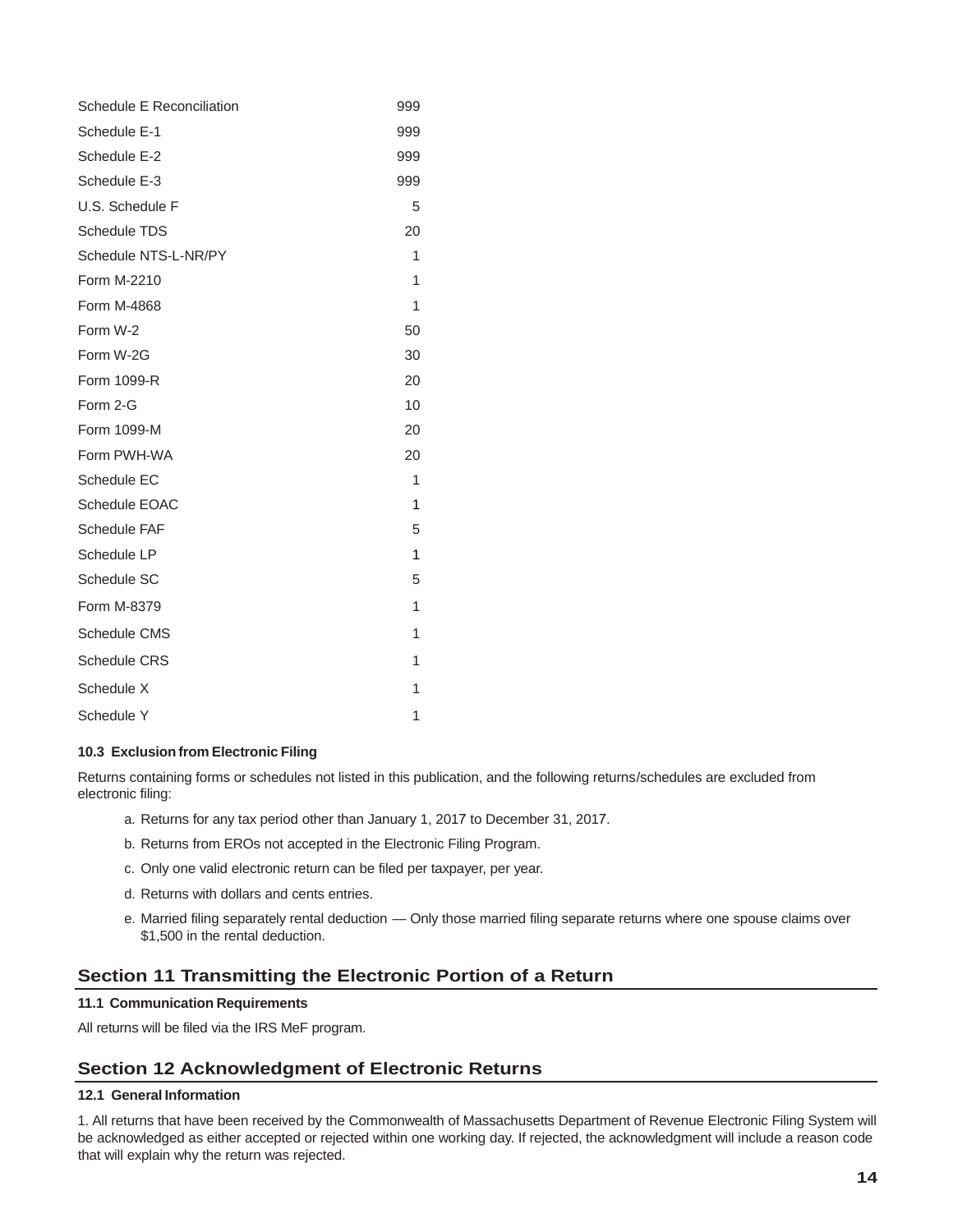2. Electronic Return Originators who use a third party to have their returns transmitted to DOR should receive their Acknowledgment (ACK) file from their transmitter within one day after the transmitter receives the ACK file. The transmitter must transmit the returns received from the ERO within one day.

3. If you do not receive an ACK file within the time frame described above, contact your Transmitter first (if appropriate), then call the DOR's Customer Service Bureau at (617) 887-6367 or toll-free in Massachusetts 1-800-392-6089.

4. The ACK file identifies which returns have been accepted or rejected.

**Note:** Any transmitted electronic return which is not acknowledged by DOR has not been accepted for processing.

5. When a return has been rejected after five attempts, a paper return must be filed. There are no exceptions.

#### <span id="page-14-0"></span>**12.2 What Can Be Found in the Acknowledgment (ACK) File**

1. Though the ACK file format may vary between software companies, they must all contain particular information which will permit the user to determine which returns have been accepted or rejected.

2. The ACK file will specifically show you the status of each return in the file under the Acceptance Code Field, using one of the following codes:

"A" = Accepted return;

"R" = Rejected return (This means the return has not been

filed); "D" = Duplication of a previously transmitted return; or

"T" = The complete transmission was rejected.

3. Each ACK file will also contain specific information which will help you determine exactly where an error has occurred. It will include data defining the form, the page number for multi-page entries, the field sequence number, and the reject error code, up to 96 errors on each rejected return.

# <span id="page-14-1"></span>**Section 13 Non-Receipt of Refunds**

#### <span id="page-14-2"></span>**13.1 Non-Receipt of Refunds**

1. A paper refund check can be expected to be issued within three days from the date an electronic return is accepted by DOR.

2. Certain account information such as the status of a refund will be available while an electronic return is being processed by calling DOR's Customer Service Bureau at (617) 887-6367 or toll-free in Massachusetts at 1-800-392-6089.

3. Before calling DOR's Customer Service Bureau, taxpayers should have the return's Social Security number and the requested refund amount.

4. If DOR's Customer Service Bureau indicates that "no information relating to your return has been entered into our computer system," taxpayers should contact their ERO to confirm the date DOR acknowledged acceptance of the return.

# <span id="page-14-3"></span>**Section 14 Fraud Awareness**

#### <span id="page-14-4"></span>**14.1 General Information**

1. Electronic Filers can assist DOR in identifying potentially fraudulent returns before they are received in the Electronic Filing System. One way of doing this is to verify the identity of taxpayers who want their returns filed electronically, particularly if they are not regular clients.

2. Following are some indications of fraudulent activities:

- a. Forms W-2 typed, handwritten, duplicated or with noticeable corrections.
- b. Forms W-2 for a firm in the area that differs from other Forms W-2 from the same firm.
- c. Suspicious person accompanying a taxpayer, and observed on prior occasions.
- d. Multiple refunds directed to the same address or Post Office box.
- e. Employment or earnings (that are the basis for refundable credits) which are not well-documented.
- f. Similar returns, e.g., same amount of refund; same number of dependents, same number of Forms W-2.

3. Close examination of Forms W-2 often provides clues regarding an attempted fraud. Since Forms W-2 are so important in the fraud awareness process, EROs are required to advise DOR whether each Form W-2 presented for Electronic Filing is a "Standard" or "Non-Standard" Form W-2. This is accomplished by entering an "S" for "Standard" or "N" for "Non-Standard," in the Form W-2 Indicator Field for each Form W-2.